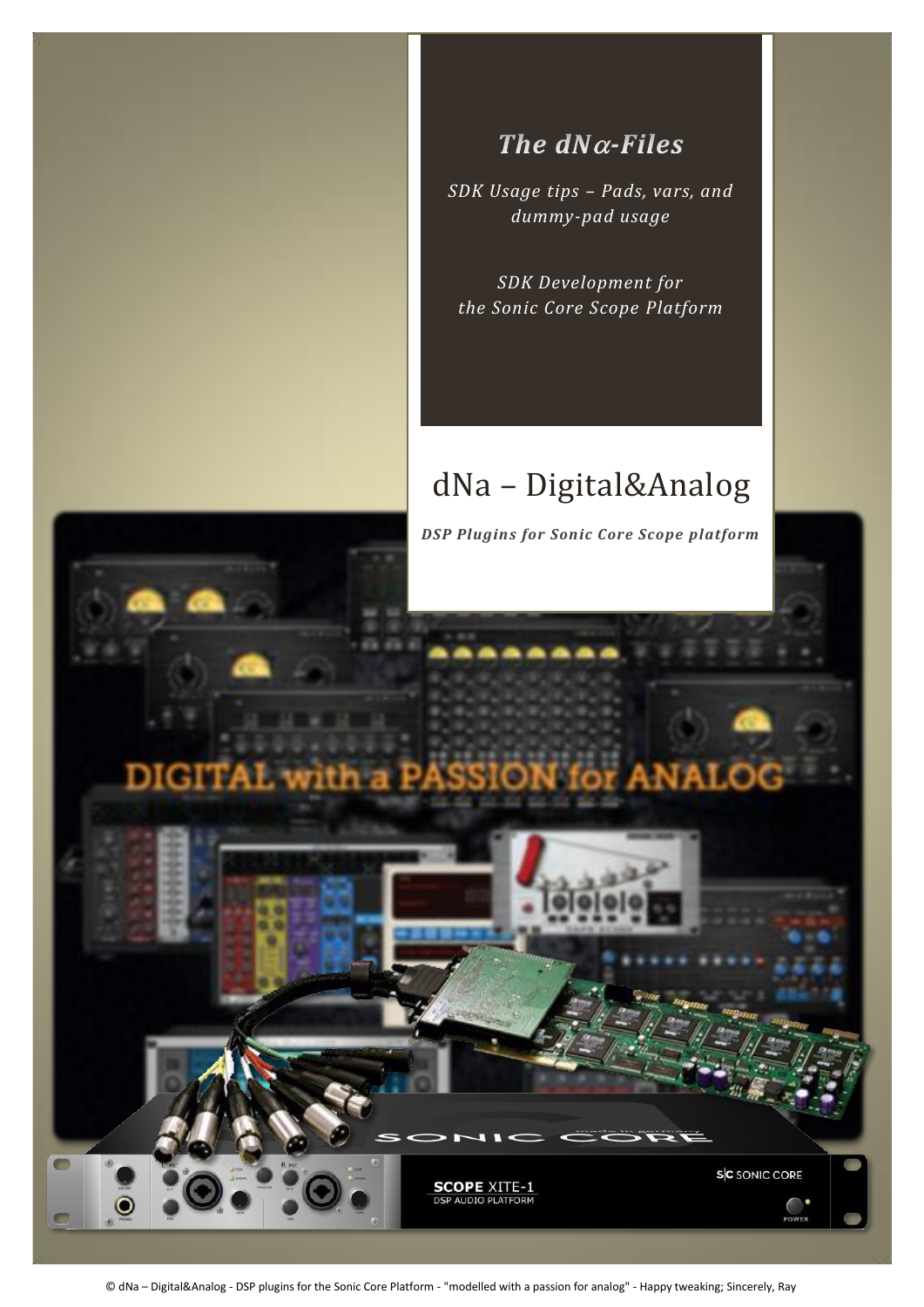#### **Preface:**

Thank you for reading upon my Sonic Core Scope SDK development tips and tricks. I made the screenshots and examples in SDK 4 but that should not be a problem, since the latest v7 is built from this version as I understood from Sonic Core.

I had planned for a long time now to give some tips and tricks and good habits for the development on Scope. In this reader I will list talk on tricks regarding pads, vars and dummy-pad usage.

With dNa, I have come a long way in developing plugins for the Scope Platform; main goal was always trying to create essential and intuitive plugins, which combine the best of my analog and digital experiences into the dNa products. I learned the SDK by a lot of trial and error. This reader will hopefully contribute to maintaining the high standard that is called SCOPE.

One thing is for sure, I am very grateful for the users supporting dNa and Sonic Core in keeping Scope alive.

A special thanks goes out to the PlanetZ, Hitfoundry, OSS and FB friends and supporters with whom I've always had very nice personal contact with. Sorry i won't name you all, since I couldn't forgive myself if I forgot one of you, you know who you are! But one person in particular I have to name: Holger for making and keeping it all possible after all these years, and for being a good friend.

Sincerely,

Ray de Jager dNa – Digital&Analog

 *Reader*: SDK Usage tips – Pads, vars, and dummy-pad usage / v1.0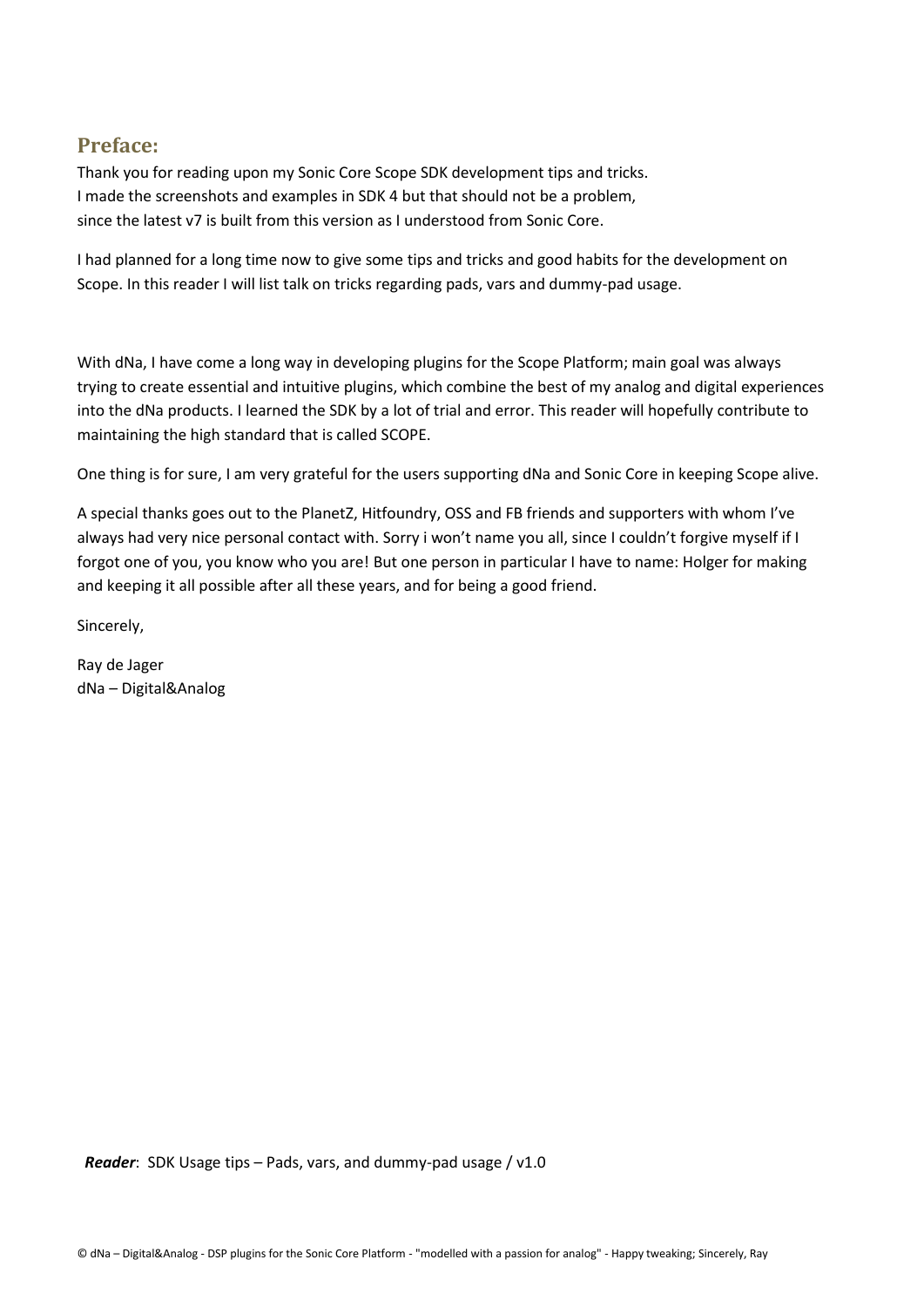# **Pads:**

In either PadLists, you can see pads. Pads are most of the time connections to vars. Pads you can create, export, delete, rename. The connection lines and antenna's you see on your window are made to pads.

Select you device, and for example with an effect you see an InL, InR, OutL and OutR pad. Ins on the left and outs on the right.

Select a pad in the PadList:

- Pressing U, D, L or R changes it representation in your circuit view.
- Pressing "I" or "O" you can change its color
- Pressing "E" will export a pad, make a new connection to the upper level of your device.
- Pressing "H" hides the pad
- Through right clicking on a pad in the padlist you can do all kinds of stuff.

#### **Vars:**

In either PadLists you can see besides the pads, also the vars they are connected to. Vars is short for variables. These exist as several types. Most you can create, delete and rename. Interesting for us is for example creating an integer, float, string or array var.

#### **Dummy Pads:**

It is a good, maybe the best habit to have when using the SDK. Use dummy pads. A dummy pad is a pad which you use purely as connections between layers and modules. I use it for all kinds of stuff. You can easily save stuff in there with presets, also strings of text, or arrays; collections of values.

I use two types, the sync, or better called the audio pads, and the controller pads.

You can find both in your circuits. "Audio Pad" and "Controller Pad". Drag them to your circuit view. Both have just one connection. We're going to make some dummies.

### **Audio Dummy Pad**

- Make a copy of the "Audio Pad", so you have two modules of "Audio Pad", and fold them both into one module.
- Enter the module, there are two "Audio Pad" modules, select one, and name the connection pad "In" or "InL" in your PadList. Name the other one on the other module "Out" or "OutL"
- Connect them to each other, and "export" the connection.
- Make two more "Audio Pads" and repeat procedure, but name them "InR" and "OutR" (Fig 2)

Now you should have a stereo module which just sends through audio. You can use this between parts of a circuit. Give it a logical and short name. I named mine "Audio Dummy Pad" (Fig 1)

Be carefull when you use other names for the pads, and you export them to you main device for use as just In and out connectors (as in the basic example modules "Empty Effect" and "Insert Effect fx".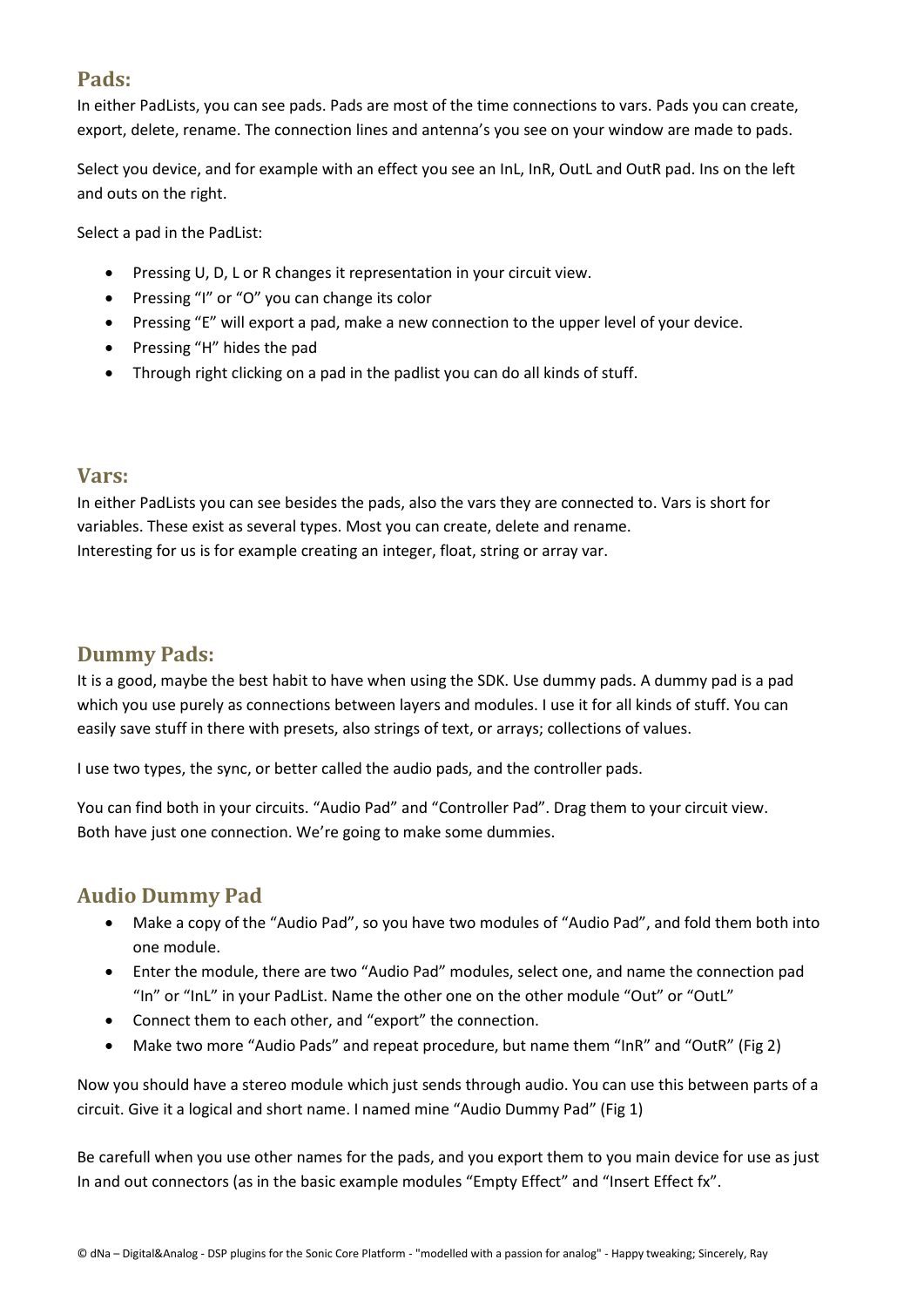



For a stereo effect which can be used in an insert slot of another device, it is essential the main IO connectors are named, and take attention to Upper/ Lowercase: InL, InR, OutL, OutR.

Of course you can make all sorts of connectors, and since they use NO DSP at all, it is just a graphical representation, you can use them as much as you like, and name them as you like. I carry along for example an LFO signal through a device, or between stages in a circuit, connections to another level…you can easily cut and paste this dummy to different layers in your device, like say it was a portable patchbay.

## **Controller Dummy Pad:**

Select and take a closer look to the default Controller Pad module! Create a new pad, by right clicking in the PadList.

- Create for example an Integer Pad. Scope will create an integer pad and corresponding var in your module. (Fig 3)
- Give it a good name, a name of a value or knob or function it will represent. "Gain" "Level" "Treshold" "Bypass EQ" anything. In my example I have named them P1 to P6 (
- Copy the Controller Pad which you have just edited, and fold them both into one module. This will be your dummy pad module.
- Enter your dummy module, and connect them two controller pads, and export them both. Do this for any number of pads or functions your device will have(Fig 5). It will cost more time, but you will see in time why this is a good practice. I find it handy if I have a row of pads on top, and on bottom(Fig 4). I connect GUI parts, knobs and buttons to the upper ones, and the underlying circuit to the bottom row.



Fig 3